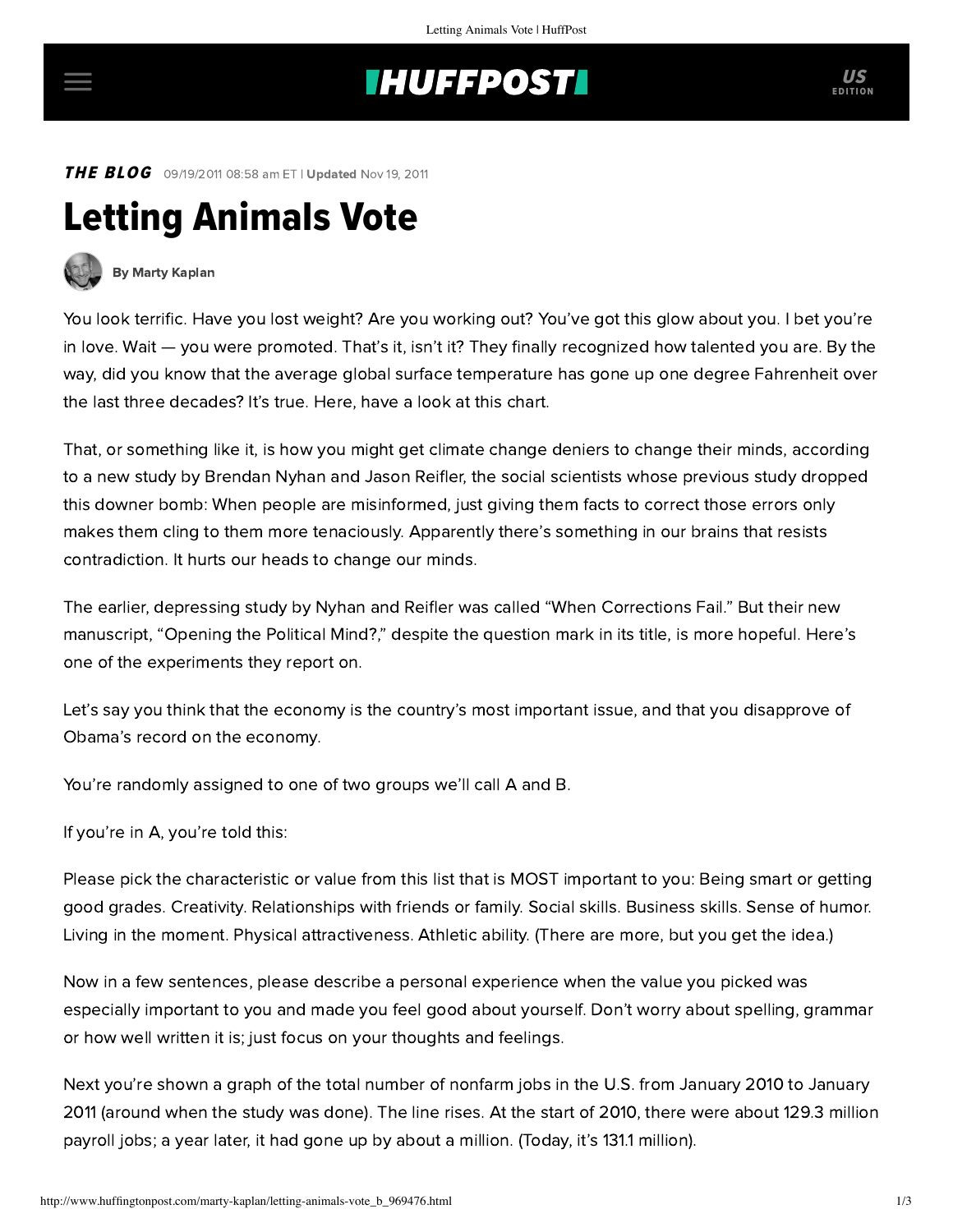#### Letting Animals Vote | HuffPost

Then you're asked this: Would you say that, compared to the beginning of last year, the number of people in the country with jobs has gone up, gone down or stayed about the same?

I'll tell you how A answered, but first here's what happened if you were in B, the control group. Before you were shown the same graph, you were not invited to think about an experience that made you feel good about yourself. Instead, you were asked to list everything you had to eat or drink in the last 24 hours.

Here's what Nyhan and Reifler found: A significant number of people in B, despite seeing the graph, said that employment had gone down. But a significant number of people in A changed their minds. "Amazingly," they say, "the act of writing an essay about a time in which they upheld an important value substantially reduces these respondents' reported misperceptions about job growth.... Affirmation appears to make it easier to hold a factual belief that would otherwise impose a significant psychic cost." In other words, if you bolster people's self-worth, they're more likely to be open-minded.

I'm definitely encouraged by something else they found: people are more likely to accept facts when they're conveyed by graphics. That's [good news for journalists](http://www.niemanlab.org/2011/09/want-to-correct-misinformation-try-doing-it-with-a-graphic/?utm_source=Daily+Lab+email+list&utm_medium=email&utm_campaign=27d2a25268-DAILY_EMAIL) whose stories are illustrated with charts. A picture — a graph — actually does turn out to be worth a thousand words.

But I'm ambivalent about the news about affirmation.

Sure, if boosting someone's self-esteem is the route to convincing them that tax rates are at a historic low, and that the Bush tax cuts are the cause of most of the looming deficit, then I'd be delighted to laugh at their jokes, praise their buns, admire their swing — whatever it takes.

But if pumping up someone's sense of self-worth can get them to accept an uncomfortable fact, maybe the opposite is also true: Running someone down makes them more resistant to reality. Isn't that what demagogues do when they tell people they're victims? Elites think you're inferior; secular humanists think you're deluded; tree huggers think you're gullible; illegals think you're chumps; China thinks you're toast. There's nothing like inducing a siege mentality to make people impervious to evidence that contradicts them.

The link between feeling good and facing facts is a reminder that reason doesn't rule us. It's uncomfortable to admit it, but we're animals. We eat too much [fat and salt](http://www.theendofovereatingbook.com/) not just because of advertising, but because of chemistry; it's an addiction in our genes. In the workplace, [pretty people](http://scienceblog.com/14974/who-knew-good-looking-people-get-better-jobs/) and [tall people](http://gmj.gallup.com/content/16645/taller-better.aspx) have an edge. That's not the prejudice of our minds; it's the wiring of our brains. Fear, sex and [gossip](http://www.npr.org/2011/05/20/136465083/psst-the-human-brain-is-wired-for-gossip) get high ratings not because we're morally weak, but because paying attention to them turned out to be evolutionarily adaptive.

For every Jefferson who praises the power of [education](http://www.famguardian.org/Subjects/Politics/ThomasJefferson/jeff1350.htm) to enlighten us, there is a Madison to remind us how [far from angels](http://www.constitution.org/fed/federa51.htm) we are, and how dangerous it is to put too much power in too few hands, no matter how cultivated the owners of those hands are. We love to talk about campaigns being great national conversations, and about elections being wonderful opportunities to discuss the issues, but when we pick leaders, it's our gut that does the choosing. We *Homo sapiens* respond more to stories than to statistics,